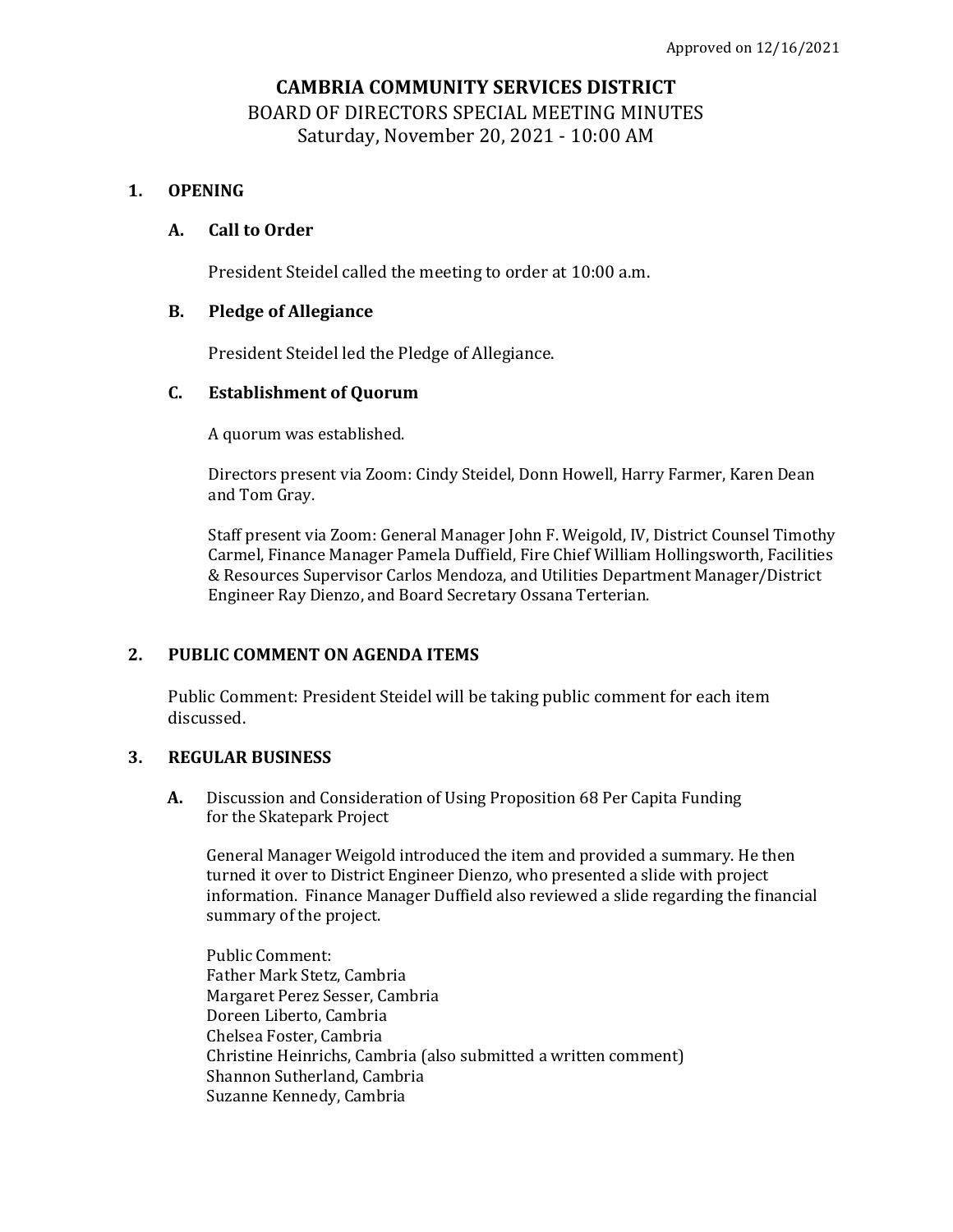Tina Dickason, Cambria Juli Amodei, Cambria Elizabeth Bettenhausen, Cambria Matt H, Cambria Bev Praver, Cambria (Submitted a written comment) Cheryl McDowell, Cambria (submitted a written comment) Ruth Fleming, Cambria (submitted a written comment) Dave and Louise Boyd, Cambria (submitted a written comment) Gene Lamparter, Cambria (submitted a written comment) Holly Ludwigson, Cambria (submitted a written comment) Kyle Ronemus (submitted a written comment) Mahala Burton, Cambria (submitted a written comment) Mary Maher, Cambria (submitted a written comment) Sales Marcelle, Cambria (submitted a written comment)

Vice President Howell moved to not apply the Proposition 68 Per Capita Funding for the Skatepark Project.

Director Gray seconded the motion.

Motion Passed Ayes – 4 (Steidel, Howell, Dean, Gray) Nays– 1 (Farmer) Absent – 0

At 11:52 am, Director Dean moved to extend the meeting to 12:30 p.m. All agreed. At that time, President Steidel also suggested a 5 minute break until 11:57 am.

**B.** Discussion and Consideration of Adoption of Resolution 43-2021 to Appoint a Representative from Skate Cambria to be an Ex-Officio Non-Voting Member of the PROS Commission in Accordance with CCSD Municipal Code Section 7.08.010

General Manager Weigold introduced the item and provided a summary. He then turned it over to PROS Commission Chair Kniffen.

Public Comment: Margaret Perez Sesser, Cambria Elizabeth Bettenhausen, Cambria Tina Dickason, Cambria Suzanne Kennedy, Cambria Jeffrey Smith, Cambria Sharon & Cyrus Tatham, Cambria Christine Heinrichs, Cambria (submitted a written comment) Holly Ludwigson, Cambria (submitted a written comment) Kyle Ronemus (submitted a written comment)

Director Farmer moved to adopt Resolution 43-2021 to Appoint Juli Amodei, a Representative from Skate Cambria to be an Ex-Officio Non-Voting Member of the PROS Commission in Accordance with CCSD Municipal Code Section 7.08.010

Vice President Howell seconded the motion.

Motion Passed Unanimously Ayes – 5 (Steidel, Howell, Farmer, Dean, Gray) Nays– 0 Absent – 0

## **4. ADJOURN**